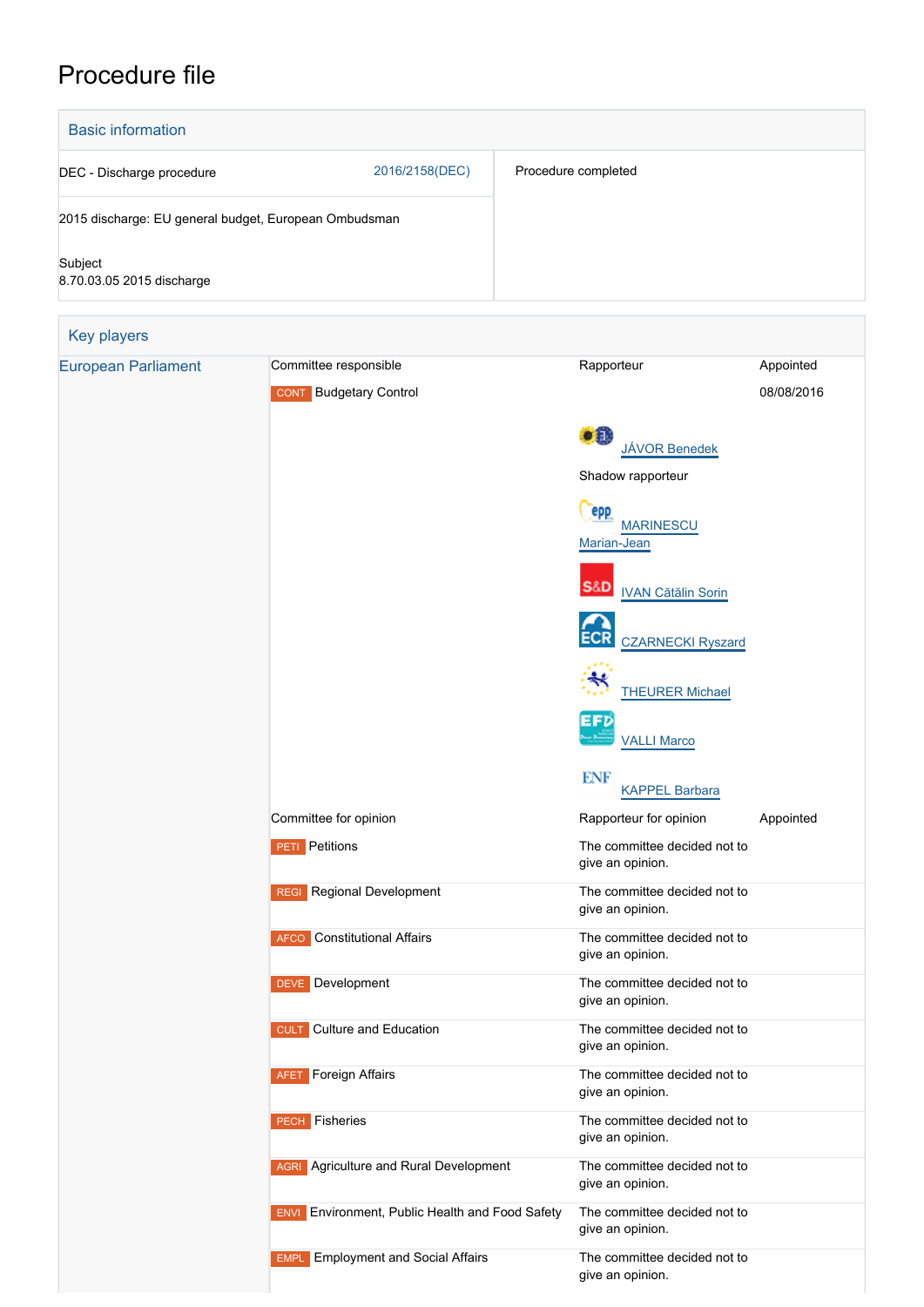|                            | <b>BUDG</b> Budgets                                    | The committee decided not to<br>give an opinion. |
|----------------------------|--------------------------------------------------------|--------------------------------------------------|
|                            | <b>ITRE</b> Industry, Research and Energy              | The committee decided not to<br>give an opinion. |
|                            | Legal Affairs<br><b>JURI</b>                           | The committee decided not to<br>give an opinion. |
|                            | <b>ECON</b> Economic and Monetary Affairs              | The committee decided not to<br>give an opinion. |
|                            | LIBE Civil Liberties, Justice and Home Affairs         | The committee decided not to<br>give an opinion. |
|                            | International Trade<br><b>INTA</b>                     | The committee decided not to<br>give an opinion. |
|                            | Internal Market and Consumer Protection<br><b>IMCO</b> | The committee decided not to<br>give an opinion. |
|                            | <b>Transport and Tourism</b><br><b>TRAN</b>            | The committee decided not to<br>give an opinion. |
|                            | Women?s Rights and Gender Equality<br><b>FEMM</b>      | The committee decided not to<br>give an opinion. |
| <b>European Commission</b> | <b>Commission DG</b>                                   | Commissioner                                     |
|                            | <b>Budget</b>                                          | <b>GEORGIEVA Kristalina</b>                      |

| Key events |                                               |               |         |
|------------|-----------------------------------------------|---------------|---------|
| 10/07/2016 | Non-legislative basic document published      | COM(2016)0475 | Summary |
| 04/10/2016 | Committee referral announced in<br>Parliament |               |         |
| 22/03/2017 | Vote in committee                             |               |         |
| 31/03/2017 | Committee report tabled for plenary           | A8-0142/2017  | Summary |
| 26/04/2017 | Debate in Parliament                          |               |         |
| 27/04/2017 | Results of vote in Parliament                 | کے            |         |
| 27/04/2017 | Decision by Parliament                        | T8-0153/2017  | Summary |
| 27/04/2017 | End of procedure in Parliament                |               |         |
| 29/09/2017 | Final act published in Official Journal       |               |         |

| <b>Technical information</b> |                           |
|------------------------------|---------------------------|
| Procedure reference          | 2016/2158(DEC)            |
| Procedure type               | DEC - Discharge procedure |
| Other legal basis            | Rules of Procedure EP 159 |
| Stage reached in procedure   | Procedure completed       |
| Committee dossier            | CONT/8/07406              |

| Documentation gateway                        |               |            |     |         |
|----------------------------------------------|---------------|------------|-----|---------|
| Non-legislative basic document               | COM(2016)0475 | 11/07/2016 | EC  | Summary |
| Committee draft report                       | PE593.845     | 07/02/2017 | EP  |         |
| Supplementary non-legislative basic document | 05876/2017    | 17/02/2017 | CSL | Summary |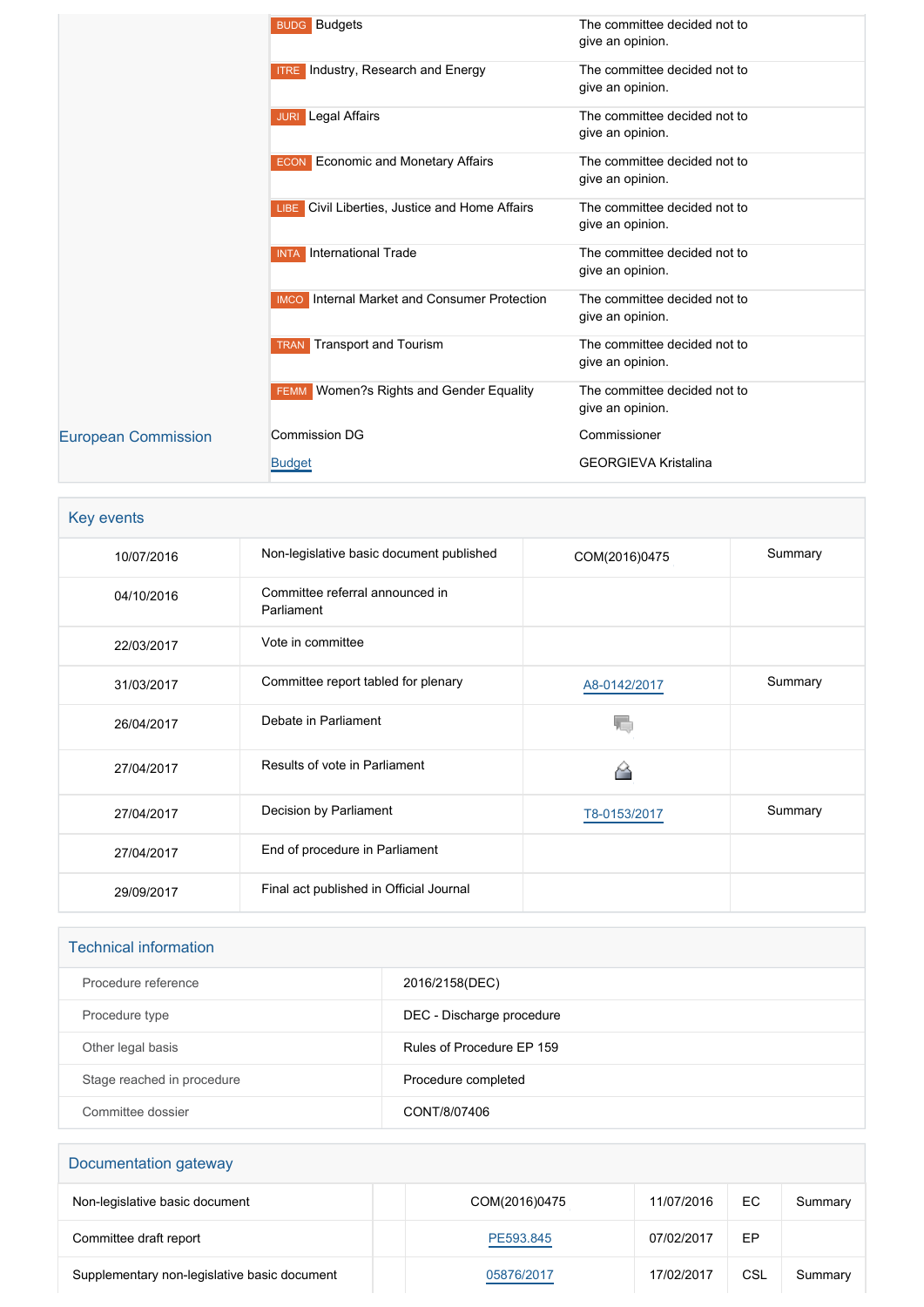| Amendments tabled in committee                         | PE600.918    | 07/03/2017 | EP |         |
|--------------------------------------------------------|--------------|------------|----|---------|
| Committee report tabled for plenary, single<br>reading | A8-0142/2017 | 31/03/2017 | EP | Summary |
| Text adopted by Parliament, single reading             | T8-0153/2017 | 27/04/2017 | EP | Summary |
|                                                        |              |            |    |         |

#### Final act

Budget 2017/1626 [OJ L 252 29.09.2017, p. 0136](https://eur-lex.europa.eu/legal-content/EN/TXT/?uri=OJ:L:2017:252:TOC) Summary

#### 2015 discharge: EU general budget, European Ombudsman

PURPOSE: presentation by the Commission of the consolidated annual accounts of the European Union for the financial year 2015, as part of the 2015 discharge procedure.

Analysis of the accounts of the EU Institutions: European Ombudsman.

Legal reminder: the consolidated annual accounts of the European Union for the year 2015 have been prepared on the basis of the information presented by the institutions and bodies under Article 148(2) of the Financial Regulation applicable to the general budget of the European Union.

(1) Governance and budgetary principles: the organisational governance of the EU consists of institutions, agencies and other EU bodies. The main institutions in the sense of being responsible for drafting policies and taking decisions are the EP, the European Council, the Council and the Commission.

The EU Budget finances a wide range of policies and programmes throughout the EU. In accordance with the priorities set by the European Parliament and the Council in the Multiannual Financial Framework (MFF), the Commission carries out specific programmes, activities and projects in the field.

The budget is prepared by the Commission and usually agreed in mid-December by the Parliament and the Council, based on the procedure of Art. 314 TFEU.

According to the principle of budget equilibrium, the total revenue must equal total expenditure (payment appropriations) for a given financial year.

EU revenues: the EU has two main categories of funding: own resources revenues and sundry revenues. Own resources can be divided into traditional own resources (such as custom levies), the own resource based on value added tax (VAT) and the resource based on gross national income (GNI). Sundry revenues arising from the activities of the EU (e.g. competition fines) normally represent less than 10 % of total revenue. Own resources revenue make up the vast majority of EU funding.

Expenditure of the EU institutions: the EU's operational expenditure of these institutions takes different forms, depending on how the money is paid out and managed.

From 2014 onwards, the Commission classifies its expenditure as follows:

- Direct management: the budget is implemented directly by the Commission services.
- Indirect management: the Commission confers tasks of implementation of the budget to bodies of EU law or national law, such as the EU agencies.
- Shared management: under this method of budget implementation tasks are delegated to Member States. About 80 % of the expenditure falls under this management mode covering such areas as agricultural spending and structural actions.

Consolidated annual accounts of the EU: this Commission document concerns the EU's consolidated accounts for the year 2015 and details how spending by the EU institutions and bodies was carried out. The consolidated annual accounts of the EU provide financial information on the activities of the institutions, agencies and other bodies of the EU from an accrual accounting and budgetary perspective.

It also presents the accounting principles applicable to the European budget (in particular, consolidation).

The document also presents the different financial actors involved in the budget process (accounting officers, internal officers and authorising officers) and recalls their respective roles in the context of the tasks of sound financial management.

Audit and discharge: the EUs annual accounts and resource management are audited by the European Court of Auditors, its external auditor, which as part of its activities draws up for the European Parliament and the Council:

- an annual report on the activities financed from the general budget, detailing its observations on the annual accounts and underlying transactions;
- an opinion, based on its audits and given in the annual report in the form of a statement of assurance, on (i) the reliability of the accounts and (ii) the legality and regularity of the underlying transactions involving both revenue collected from taxable persons and payments to final beneficiaries.

The discharge represents the political aspect of the external control of budget implementation and is the decision by which the European Parliament, acting on a Council recommendation, "releases" the Commission (and other EU bodies) from its responsibility for management of a given budget by marking the end of that budget's existence. This discharge procedure may produce three outcomes: (i) the granting; (ii) postponement; (iii) or the refusal of the discharge.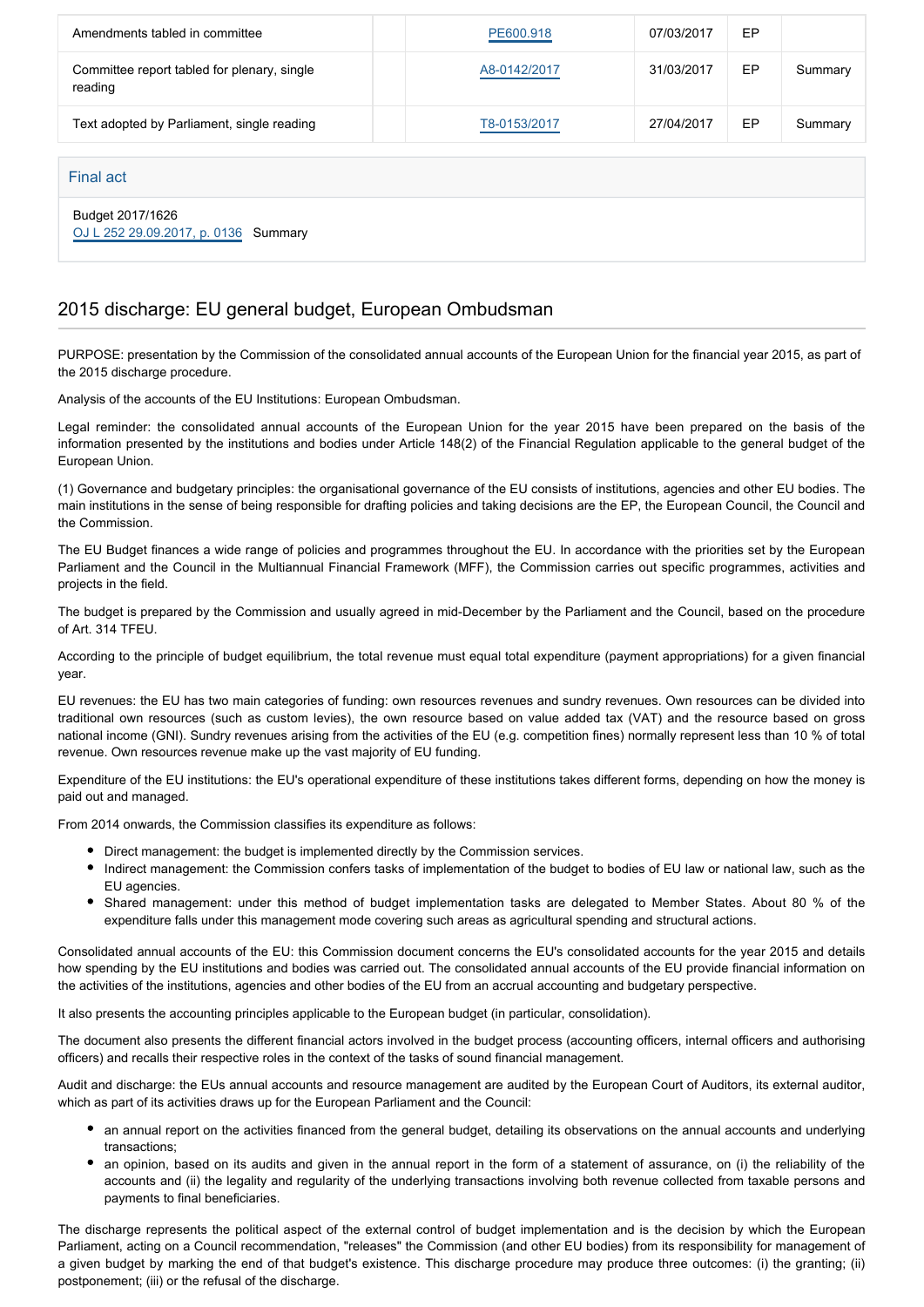The document also presents a series of tables and detailed technical indicators on (i) the balance sheet; (ii) the economic outturn account; (iii) cashflow tables; (iv) technical annexes concerning the financial statements.

(2) Implementation of the Ombudsmans appropriations for the financial year 2015: the document comprises a series of detailed annexes, the most important concerning the implementation of the budget. As regards the Ombudsmans expenditure, the document stated that the available appropriations in 2015 amounted to EUR 11 million, with an implementation rate of payments of 86.37%.

As regards the implementation of the Ombudsmans budget, the 2015 Annual Activity Report stated that the Ombudsman concentrated on the three way strategy to improve the impact, relevance and visibility of the office.

This year was characterised by the following:

- conducting strategic inquiries into problems in EU institutions (17 033 complaints of which 2007 were handled and 1060 requested were replied to by the Ombudsman 261 inquiries were opened on the basis of complaints and 277 were closed);
- enhancing transparency in EU-US trade negotiations, for example, the Commission made great strides in proactively publishing many Transatlantic and Trade Investment (TTIP) documents;
- combating against revolving door cases (to prevent former officials being hired by private organisations to put pressure on the Commission through lobbying);
- strengthening the transparency of activities of the European Central Bank and Frontex (to ensure that the fundamental rights of migrants who are forcibly returned from the EU are respected).

2015 also saw the launch of reform proposals for the European Network of Ombudsmen (ENO), such as conducting parallel inquiries at the national and European level.

#### 2015 discharge: EU general budget, European Ombudsman

Based on the observations contained in the report by the Court of Auditors, the Council called on the European Parliament to grant discharge to all of the EU institutions in respect of the implementation of their respective budgets for the financial year 2015.

The Council welcomed that the administrative and related expenditure of the EU institutions remained free from material error with an estimated level of error of 0.6 %, which is well below the materiality threshold. It noted with satisfaction that no serious weaknesses were identified by the Court in the supervisory and control systems and in the examined annual activity reports.

The Council took note of a limited number of errors detected by the Court, notably in the recruitment and procurement procedures and in the management of staff allowances.

#### 2015 discharge: EU general budget, European Ombudsman

The Committee on Budgetary Control adopted the report by Benedek JÁVOR (Greens/EFA, HU) calling on the European Parliament to give discharge to the European Ombudsman in respect of the implementation of the budget of the European Ombudsman for the financial year 2015.

It welcomed the fact that the Court of Auditors observed that no significant weaknesses had been identified in respect of the audited topics relating to human resources and procurement for the Ombudsman. The Court concluded that the payments as a whole for the year ended on 31 December 2015 for administrative and other expenditure of the institutions and bodies were free from material error.

Financial and budgetary management: the Ombudsmans budget is purely administrative and amounted in 2015 to EUR 10 346 105 (EUR 9 857 002 in 2014). The total appropriations, 92.32 % were committed (compared to 97.87 % in 2014) and 86.19 % paid (compared to 93.96 % in 2014), with a utilisation rate of 92.32 % (compared to 97.87 % in 2014). The utilisation rate continued to decrease in 2015. The lowering of the utilisation rate in 2015 influenced the Ombudsmans decision to reduce several budget lines, namely, those for missions, representation expenses and publications, and translations.

Ombudsmans actions: Members made a series of observations and recommendations on the management of the Ombudsman:

- extend the scope of the concept of performance-based budgeting (PBB) in its daily activities: this concept should not apply only to the Ombudsmans budget as a whole but should also include the setting of specific, measurable, attainable, realistic and time-based (SMART) targets to individual departments, units and staffs annual plans;
- improve the transparency of recruitment conditions and processes;
- ensure that an updated version of its organisational chart is available on its website;
- analyse the situation and to work out rules in order to avoid conflicts of interests if it considers it to be necessary;
- monitor the implementation of internal rules for the protection of whistleblowers on an ongoing basis and to evaluate whether they provide appropriate protection for Parliaments accredited parliamentary assistants
- interpret maladministration as widely as possible when performing its duties and to develop closer cooperation with Parliaments Committee on budgetary control in its strategic work.

The report noted that the results achieved in the complaints handling in 2015 and welcomed the fact that the Union institutions complied with the Ombudsman's proposals at a rate of 90 %. The Ombudsman is called upon to provide a breakdown of compliance of the Union institutions with its proposals in its annual activity reports.

Members welcomed the achievement of gender balance at management level in 2015 but called on the Ombudsman to correct this geographic imbalance at middle and senior management level, and, in particular, the overrepresentation of managers emanating from the Member State of which the Ombudsman is a national.

Lastly, Members welcomed the provision of exhaustive information on all the human resources at the Ombudsmans disposal, broken down according to grade, sex and nationality. That information be automatically included in the Ombudsmans annual activity report. They expected